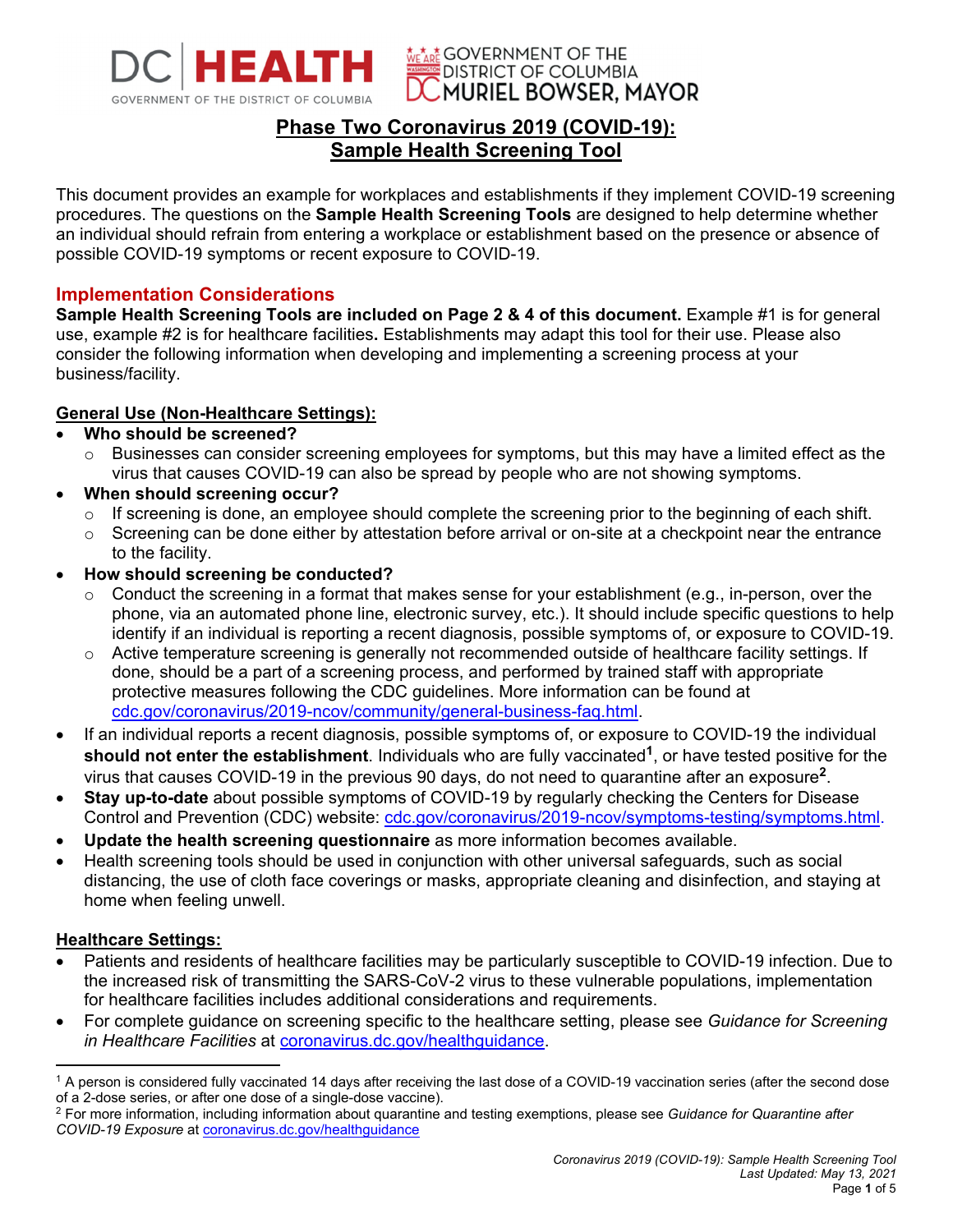

**WE ARE GOVERNMENT OF THE DISTRICT OF COLUMBIA MURIEL BOWSER, MAYOR** 

# **EXAMPLE #1 – GENERAL USE**

## **Coronavirus 2019 (COVID-19) Health Screening Questionnaire**

As part of our efforts to keep all employees, visitors, and patrons safe, we ask that you please complete the following health screening questionnaire prior to entering the premises.

### **Instructions: Please fill in the following information.**

**Name:** \_\_\_\_\_\_\_\_\_\_\_\_\_\_\_\_\_\_\_\_\_\_\_\_\_\_\_\_\_\_\_\_

**Phone:** \_\_\_\_\_\_\_\_\_\_\_\_\_\_\_\_\_\_\_\_\_\_\_\_\_\_\_\_\_\_\_\_ **Email:** \_\_\_\_\_\_\_\_\_\_\_\_\_\_\_\_\_\_\_\_\_\_\_\_\_\_\_\_\_\_\_\_

**Instructions: Please select either "YES or "NO" to each question below.** 

**NOTE: If an individual answers "YES" to Questions 1-5, or 7 if applicable, the individual should not visit or report to the establishment. The individual should be advised to leave and to contact their healthcare provider for further evaluation if needed.** 

|    | 1. Have you felt like you had a fever*** in the past day?                                                                          | $\Box$ No | $\square$ Yes |
|----|------------------------------------------------------------------------------------------------------------------------------------|-----------|---------------|
|    | *** You can also ask employees to report their measured temperature if employees<br>are able to measure their temperature at home. |           |               |
| 2. | Do you have a new or worsening cough today?                                                                                        | $\Box$ No | $\square$ Yes |
| 3. | Do you have any of these other symptoms today?                                                                                     |           |               |
|    | a. Shortness of breath or difficulty breathing                                                                                     | $\Box$ No | $\Box$ Yes    |
|    | Fatigue<br>b.                                                                                                                      | $\Box$ No | $\Box$ Yes    |
|    | Muscle or Body aches<br>C.                                                                                                         | $\Box$ No | $\Box$ Yes    |
|    | Headache<br>d.                                                                                                                     | $\Box$ No | $\Box$ Yes    |
|    | New loss of taste or smell<br>e.                                                                                                   | $\Box$ No | $\Box$ Yes    |
|    | Sore throat<br>f.                                                                                                                  | $\Box$ No | $\Box$ Yes    |
|    | Congestion or runny nose<br>g.                                                                                                     | $\Box$ No | $\Box$ Yes    |
|    | Nausea or vomiting<br>h.                                                                                                           | $\Box$ No | $\Box$ Yes    |
|    | Diarrhea<br>i.                                                                                                                     | $\Box$ No | $\square$ Yes |
|    | 4. Have you been tested for COVID-19, and are still awaiting test results?                                                         | $\Box$ No | $\Box$ Yes    |
|    | 5. Have you tested positive for COVID-19 in the last 10 days?                                                                      | $\Box$ No | $\square$ Yes |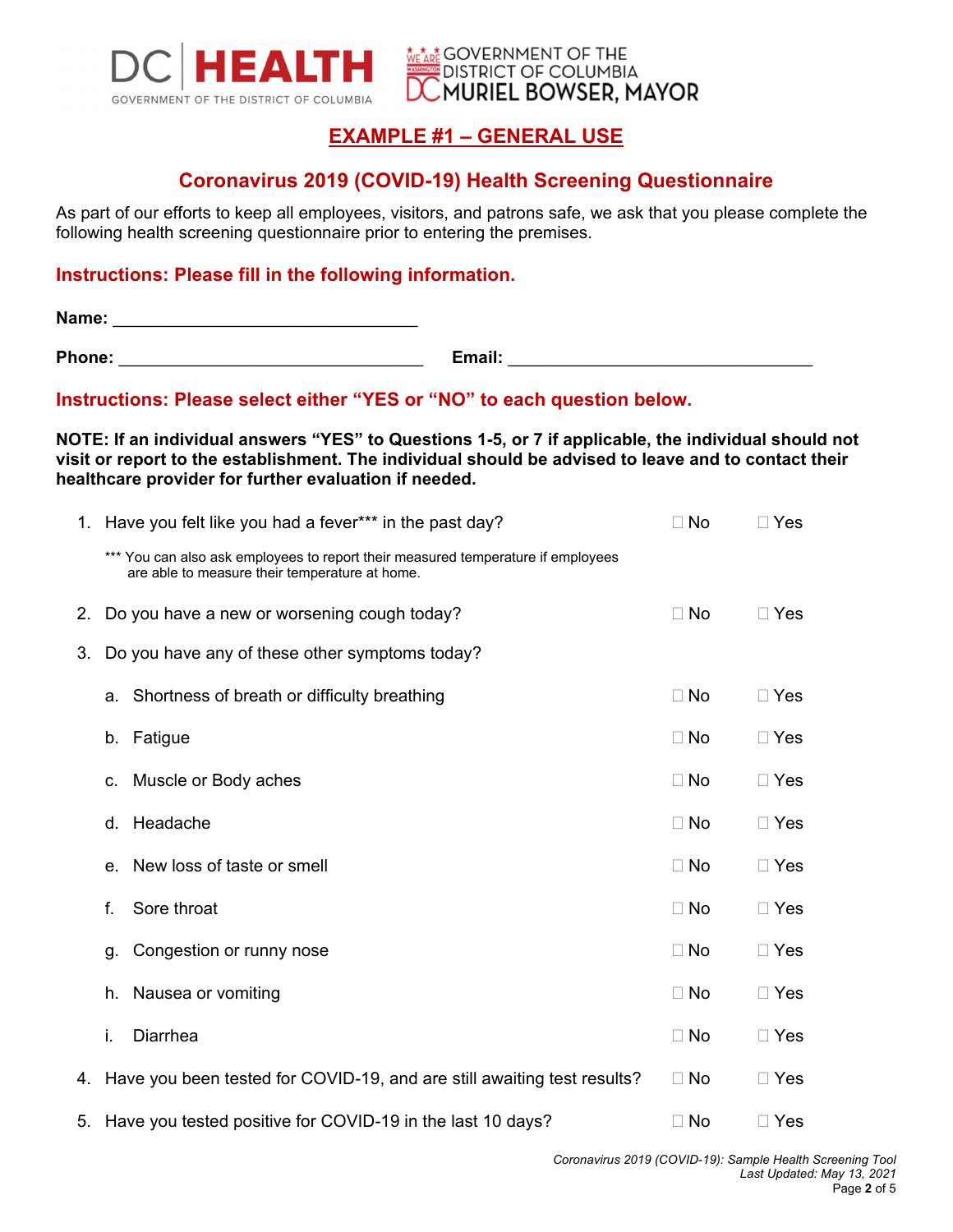

**WEARE GOVERNMENT OF THE DISTRICT OF COLUMBIA**<br>DISTRICT OF COLUMBIA<br>**DC MURIEL BOWSER, MAYOR** 

- 6. Are either of the following true?
	- Have youbeen fully vaccinated against COVID-19<sup>3</sup>?
	- **OR**

| • Have you tested positive for COVID-19 within the last 90 days? | $\Box$ No | $\Box$ Yes* |
|------------------------------------------------------------------|-----------|-------------|
| *If the answer to Questions 6 is yes, skip question 7.           |           |             |

7. Have you been exposed to someone with COVID-19 in the last 14 days?  $\Box$  No  $\Box$  Yes

<sup>&</sup>lt;sup>3</sup> Fully Vaccinated: A person is considered fully vaccinated 14 days after receiving the last dose of a COVID-19 vaccination series (after the second dose of a 2-dose series, or after one dose of a single-dose vaccine).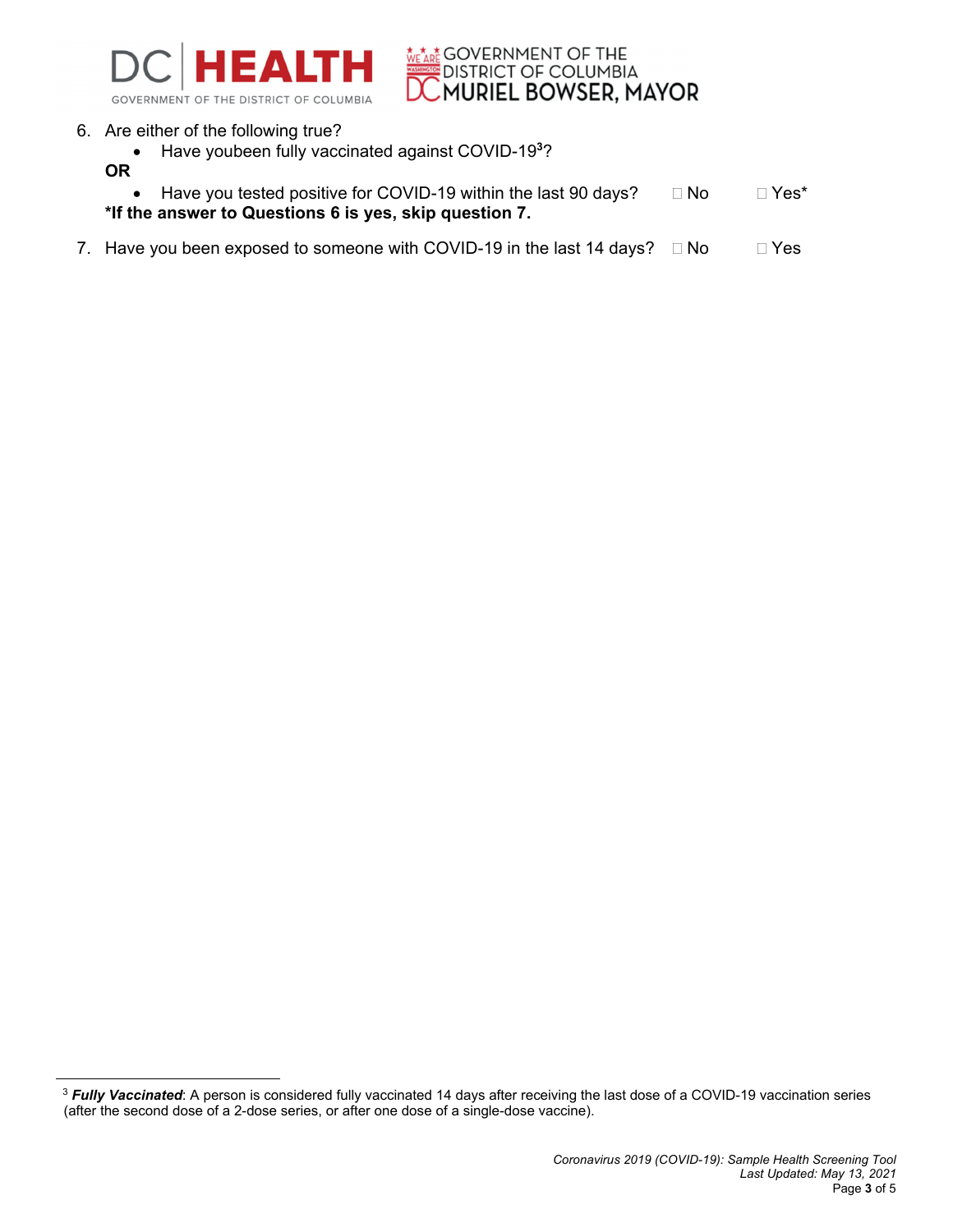

# **EXAMPLE #2 – HEALTHCARE FACILITY USE**

**WE ARE GOVERNMENT OF THE** 

**EDISTRICT OF COLUMBIA** 

**MURIEL BOWSER, MAYOR** 

## **Coronavirus 2019 (COVID-19) Health Screening Questionnaire**

As part of our efforts to keep all employees, visitors, and patrons safe, we ask that you please complete the following health screening questionnaire prior to entering the premises.

### **Instructions: Please fill in the following information.**

**Name:**  $\blacksquare$ 

**Phone:** \_\_\_\_\_\_\_\_\_\_\_\_\_\_\_\_\_\_\_\_\_\_\_\_\_\_\_\_\_\_\_\_ **Email:** \_\_\_\_\_\_\_\_\_\_\_\_\_\_\_\_\_\_\_\_\_\_\_\_\_\_\_\_\_\_\_\_

### **Instructions: Please select either "YES or "NO" to each question below.**

**NOTE: If an individual answers "YES" to Questions 1-6, when applicable, the individual should not visit or report to the establishment. The individual should be advised to leave and to contact their healthcare provider for further evaluation.** 

|    |                                                | 1. Have you felt like you had a fever*** in the past day?                                                                          | $\Box$ No | $\Box$ Yes      |
|----|------------------------------------------------|------------------------------------------------------------------------------------------------------------------------------------|-----------|-----------------|
|    |                                                | *** You can also ask employees to report their measured temperature if employees<br>are able to measure their temperature at home. |           |                 |
|    |                                                | 2. Do you have a new or worsening cough today?                                                                                     | $\Box$ No | $\Box$ Yes      |
| 3. | Do you have any of these other symptoms today? |                                                                                                                                    |           |                 |
|    |                                                | a. Shortness of breath or difficulty breathing                                                                                     | $\Box$ No | $\Box$ Yes      |
|    |                                                | b. Fatigue                                                                                                                         | $\Box$ No | $\Box$ Yes      |
|    |                                                | c. Muscle or Body aches                                                                                                            | $\Box$ No | $\Box$ Yes      |
|    |                                                | d. Headache                                                                                                                        | $\Box$ No | $\Box$ Yes      |
|    |                                                | e. New loss of taste or smell                                                                                                      | $\Box$ No | $\Box$ Yes      |
|    | f.                                             | Sore throat                                                                                                                        | $\Box$ No | $\Box$ Yes      |
|    | q.                                             | Congestion or runny nose                                                                                                           | $\Box$ No | $\Box$ Yes      |
|    |                                                | h. Nausea or vomiting                                                                                                              | $\Box$ No | $\Box$ Yes      |
|    | i.                                             | <b>Diarrhea</b>                                                                                                                    | $\Box$ No | $\Box$ Yes      |
|    |                                                | 4. Have you been tested for COVID-19, and are still awaiting test results?                                                         | $\Box$ No | □ Yes (VISITORS |

**ONLY)**